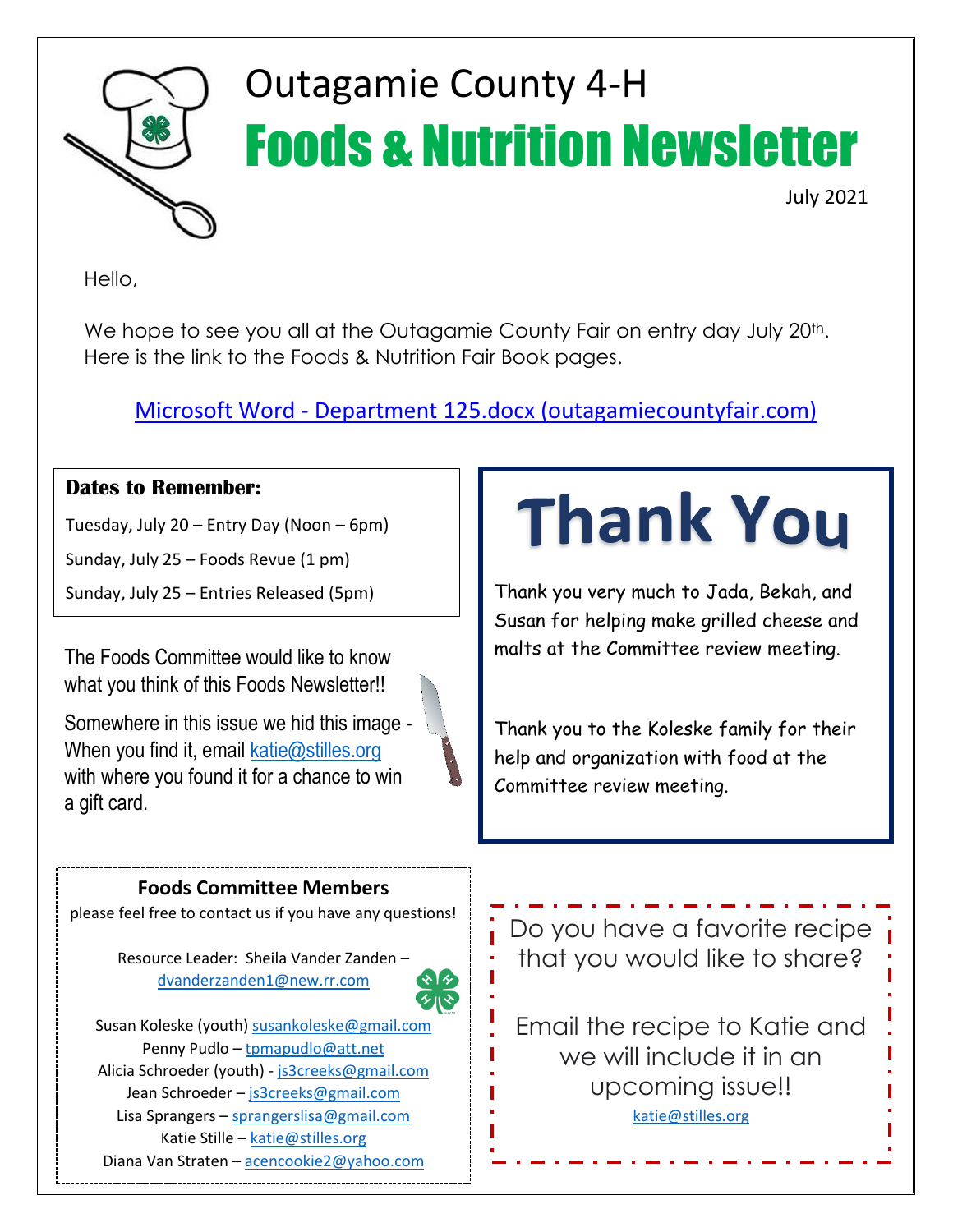

## See What's Cooking

Hello fellow Foods and Nutrition and Food Preservation members!!

It's the home stretch to the fair!! By now you should have your recipes practiced. If not, you are in luck! You still can practice them yet before the fair; however, time is flying by quickly.

Did you get a chance to watch Jackie Dirkes' video entitled "4-H version of the Smoothie"? I love that Jackie is having fun while baking and cooking. It sounds like she really is becoming passionate about combining food with fun. I can't wait to see her entries as well as all of yours. I will be up at the fair taking pictures to display on the monitor. It is always fun for me, to watch as you are judged. I can see your sense of accomplishment, interest and I enjoy the smiles on your faces. Remember, it's not the placing of the entry; it's the experience and reflection. Keep smiling!  $\ddot{\bullet}$ 

Thank you to all of you who were able to experience the foods project this year. It was our hope that you benefited from these newsletters. A special thank you goes to all of those members who took a moment to submit a story about their foods experience. We appreciate all of you who read through our newsletter.

As we start to go back to in-person meetings, our intent is to still provide a newsletter to offer you the most information that we have available to assist you in building those food skills.

On behalf of the Outagamie County Foods Committee, we wish you the best at the fair. Remember to wear your 4-H pride and help to show to others a positive and fun attitude!

See you at the fair!! Mrs. Sheila Vander Zanden (Mrs. VZ)

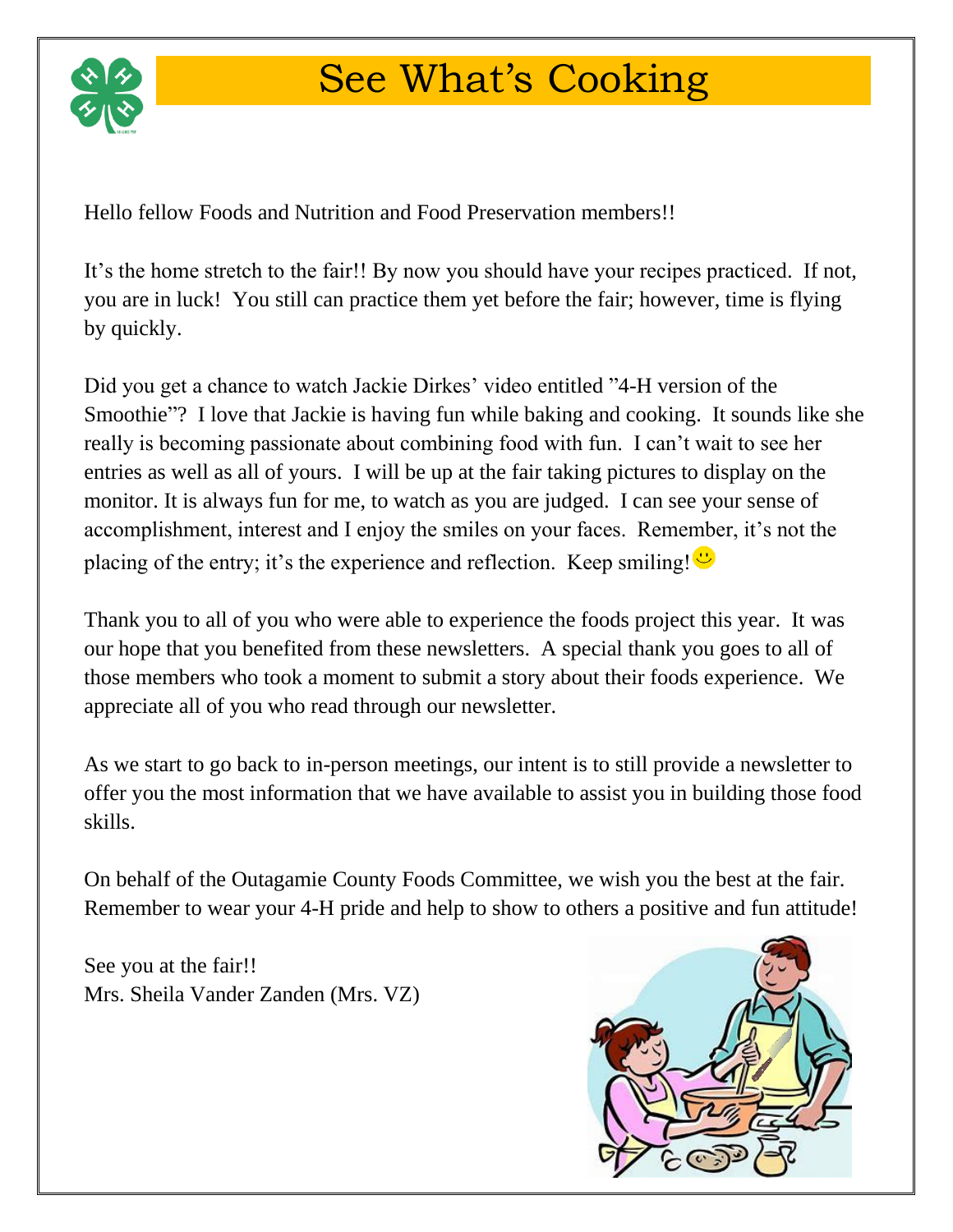

### Preparing for the Outagamie County Fair Notes from the Fair Superintendents…

Happy July to everyone! Wow, we can't believe the Fair is only a week away! In the past newsletters we have provided information we believe will prepare you for entry day. In this article we are going to review key things to remember for Fair entry day and your judging experience. Here we go.

- 1. **Read the guidelines in the Fair Premium Book carefully.** How many items do you need? Size of the pan you should use? Should you bring a corner piece? No frosting or frosting? Individual serving? Do you need to include the recipe? Food Preservation entries need to have metal screw bands removed and labeled with processing information. Entries brought in a zip-lock bag need to have proper amounts.
- 2. **Which items should I bring?** Foods and Nutrition members when you need to bring a plate of 3, find three that are the same size, color, shape, texture. When you need a corner piece, <sup>1</sup> cake, 1/3 loaf, select the portion that has nice color and texture. For Food Preservation entries look for items where the food has beautiful color, are cut the same size, and packed into the jar nicely.
- 3. **Know your recipe!** The judge will ask you many questions about your food item and how you made it in order to find out what you have learned. Foods and Nutrition members know the ingredients you used. Know the steps of how you made it. For some food entries you need to bring a written recipe. For Food Preservation members how did you prepare the vegetables and fruit for preserving?
- 4. **Know terms/directions in your recipe.** The recipe may say blend, combine, cream, fold, or sift. What does that mean? What does it mean to knead the dough? By asking you questions, the judge can gain an understanding of your knowledge. For Food Preservation what is the method of preparation you used or the method of processing?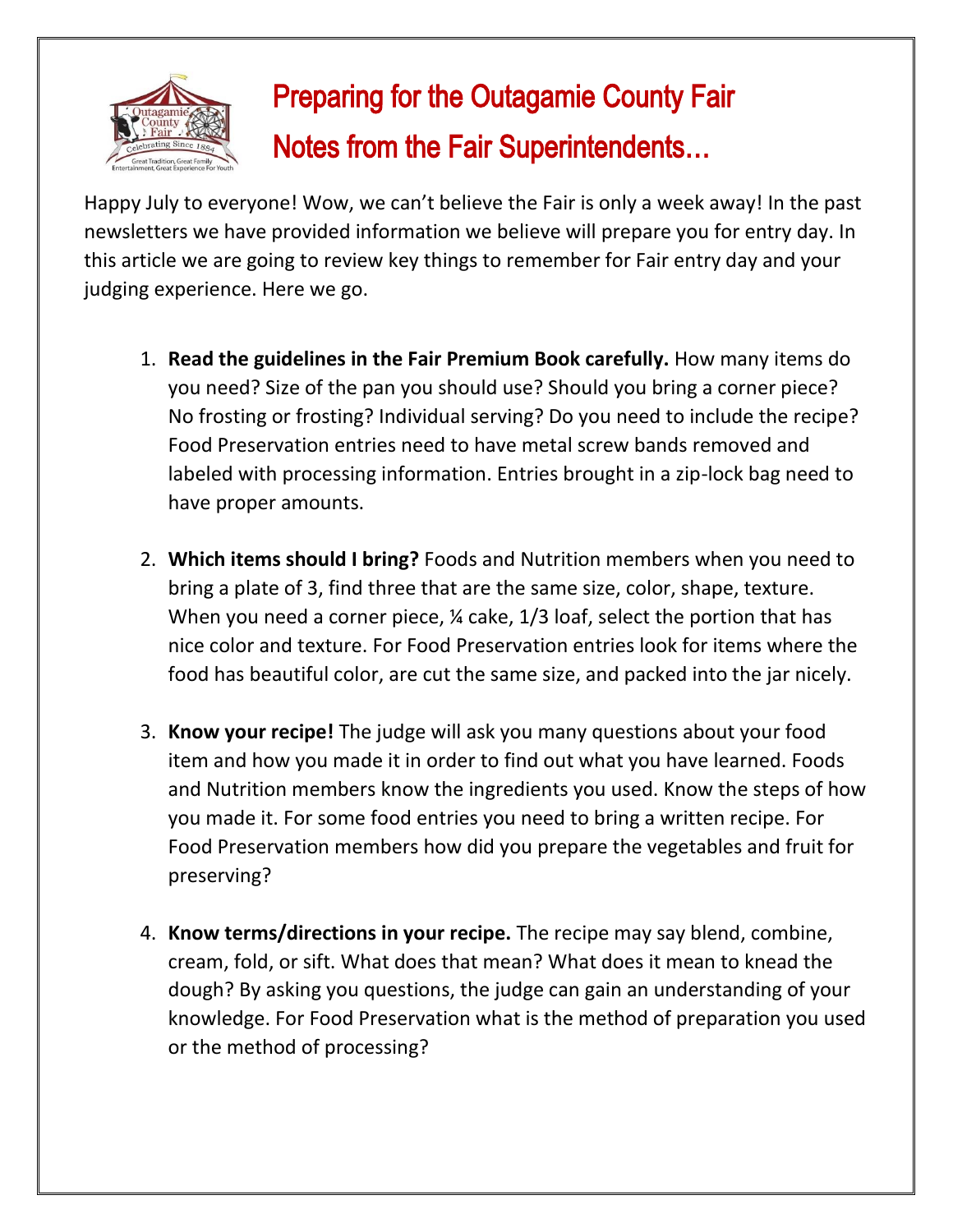- 5. **Transporting your items safely to the Fair.** How will I get my food items to the Fair? Leave it in the pan? You will have an opportunity to cut it at check in. Put your cookies or muffins in a container and bring a few extra in case something happens to one. How will I keep the item cold? How will I keep the item warm? Food Preservation jars should be wrapped in something soft.
- 6. **Check in.** Once you arrive at the Foods and Nutrition/Foods Preservation judging area we have a check in table. Here we will look at your entry tags. Make sure you have them with you. At this table Foods and Nutrition members will be provided with a tray or bowl that you will place your food item on/in. If you haven't cut your food item to the required size this is where you may do that. Here is where you can select the items you want to show the judge. For Food Preservation we will check entry tags also, have them with you, and look that bands have been removed and jars are properly labeled.
- 7. **Presentation!** Presentation of your food item is important. The judge looks at your food entries and canning entries with her eyes first. At the check in table Foods and Nutrition members are able to place your food item on the tray or in the bowl the way you want it to be seen by the judge. The food should look appealing.

We know you can do this! You have been planning, practicing, and preparing for entry day. Smile and relax. Show the judge all that you have learned in your Foods and Nutrition/Food Preservation 4-H project. Looking forward to seeing all of you on Fair entry day, July 20<sup>th</sup>! Wishing you all the Best of Luck!

> Joanne and Penny Fair Superintendents